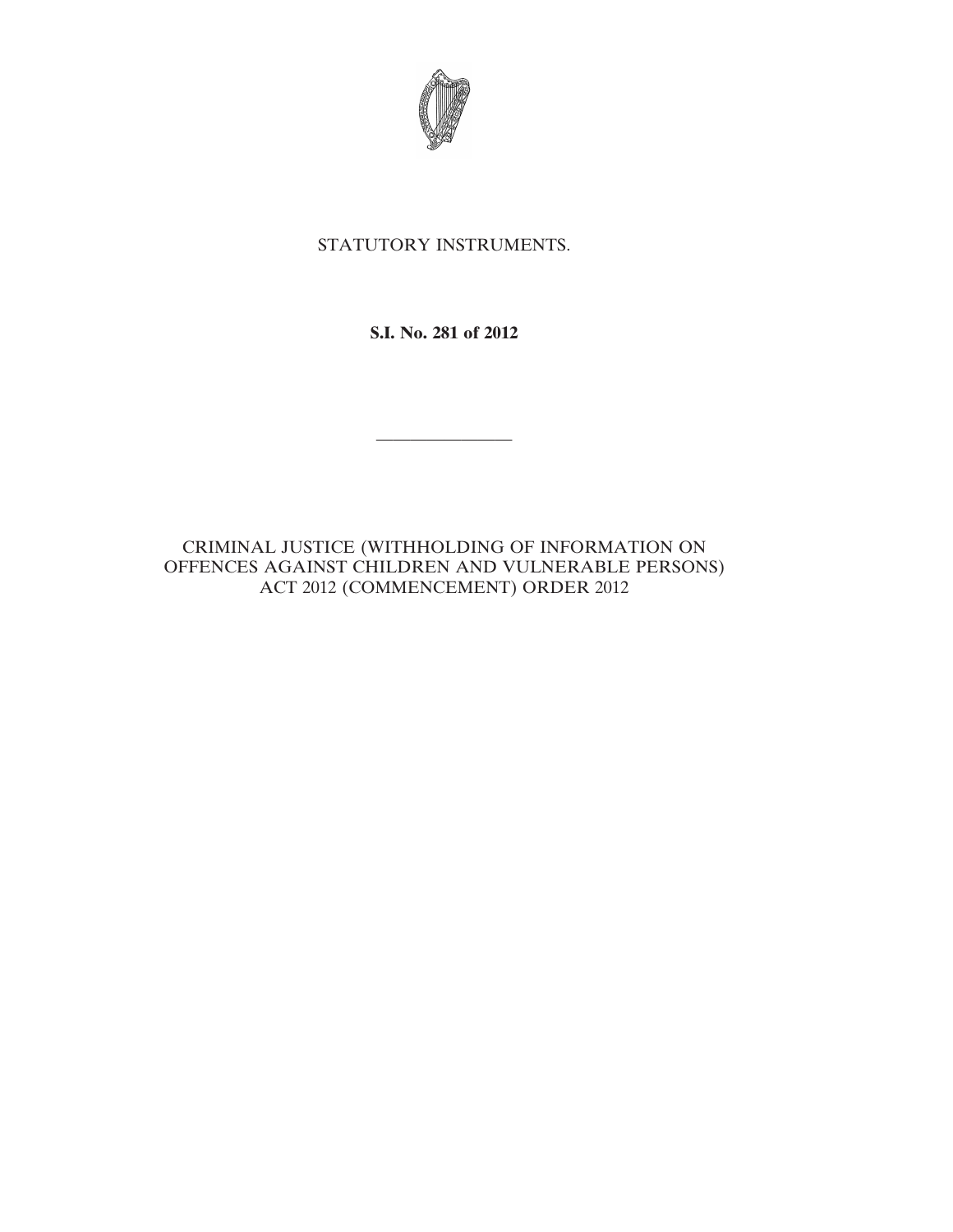## CRIMINAL JUSTICE (WITHHOLDING OF INFORMATION ON OFFENCES AGAINST CHILDREN AND VULNERABLE PERSONS) ACT 2012 (COMMENCEMENT) ORDER 2012

I, ALAN SHATTER, Minister for Justice and Equality, in exercise of the powers conferred on me by section 12(2) of the Criminal Justice (Withholding of Information on Offences against Children and Vulnerable Persons) Act 2012 (No. 24 of 2012), hereby order as follows:

1. This Order may be cited as the Criminal Justice (Withholding of Information on Offences against Children and Vulnerable Persons) Act 2012 (Commencement) Order 2012.

2.The 1st day of August 2012 is appointed as the day on which the Criminal Justice (Withholding of Information on Offences against Children and Vulnerable Persons) Act 2012 (No. 24 of 2012) shall come into operation.



ALAN SHATTER, Minister for Justice and Equality.

*Notice of the making of this Statutory Instrument was published in "Iris Oifigiúil" of* 31*st July*, 2012.